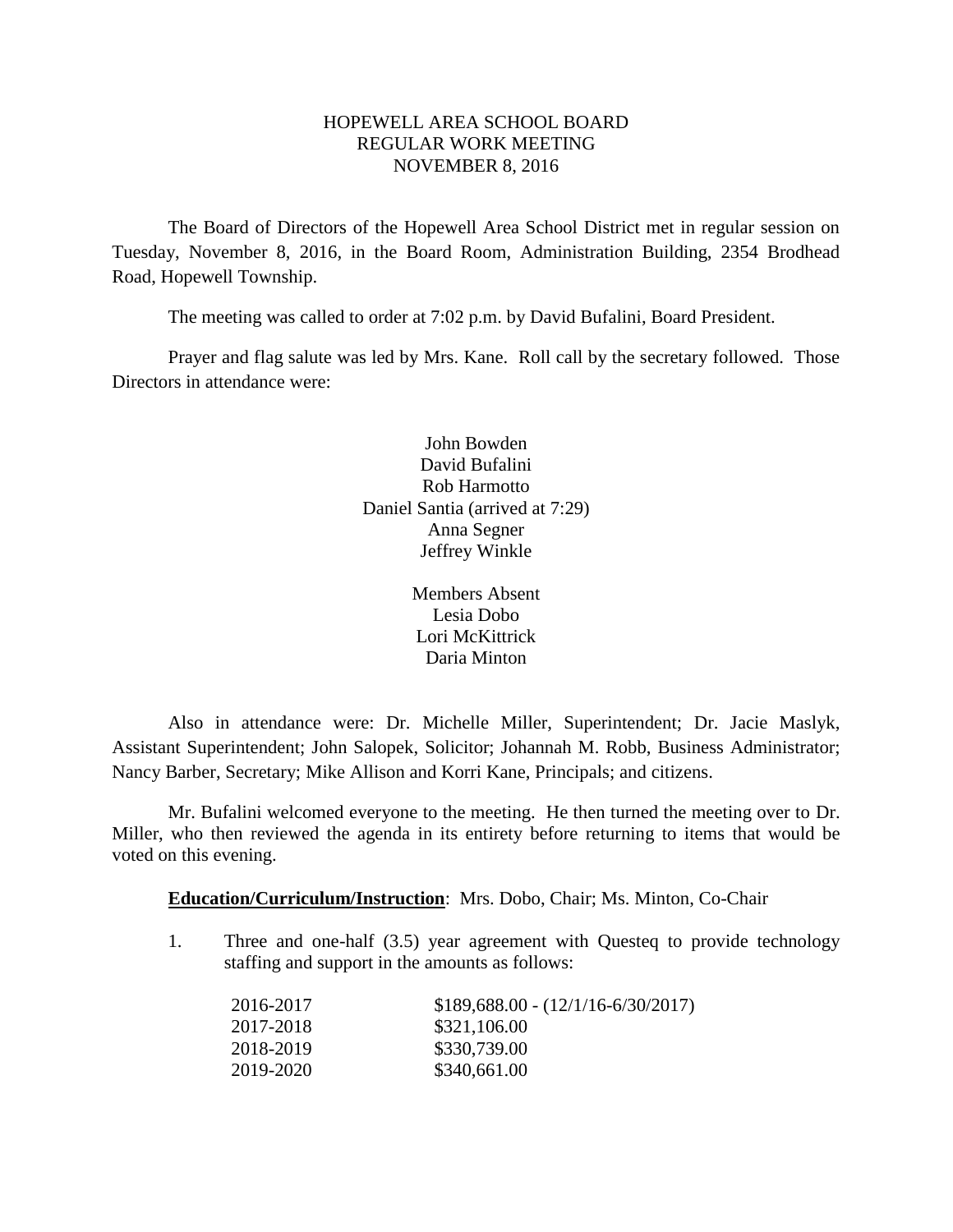- 2. Adopting Findings of Fact and Conclusions of Law with respect to a disciplinary hearing involving RS.
- 3. Request of Celeste Beley to open the tap dance class offered to Hopewell students to students who reside outside the District at a cost of \$5 per class. Funds raised would be used to offset the cost of the spring musical.

# **Finance & Budget**: Mr. Bowden, Chair; Mr. Winkle, Co-Chair

- 1. The Board of School Directors of the Hopewell Area School District previously determined that it was in its best financial interest to fully prepay its outstanding General Obligation Bonds, Series A of 2002 (the "2002A Bonds") and completed such prepayment on March 1, 2013; in connection with such prepayment, the Board of School Directors hereby authorizes the submission of PlanCon K to the Pennsylvania Department of Education to receive appropriate reimbursement for debt service paid on the 2002A Bonds.
- 2. Final payment to C.W. Smith, general contractor for the High School auditorium project, in the amount of \$50,755.50.

**Personnel**: Mr. Harmotto, Chair; Mrs. Segner, Co-Chair

- 1. Establish a full time special education K-4 position at Margaret Ross Elementary School, effective November 9, 2016.
- 2. Eliminate special education aide at Margaret Ross Elementary School, effective November 9, 2016.
- 3. Establish special education aide at Hopewell Junior High School, effective November 9, 2016.
- 4. Resignation for retirement of Joyce Gratson,  $6<sup>th</sup>$  grade teacher at the Junior High School, effective February 3, 2017.

**Transportation**: Mr. Santia, Chair; Mr. Harmotto, Co-Chair

- 1. Accept the bid of Woltz & Wind Ford for the purchase of a 2017 9-passenger school van in the amount of \$44,398.00.
- 2. Accept the bid of Whitmoyer Auto Group for the purchase of a 2016 cargo van in the amount of \$27,125.00.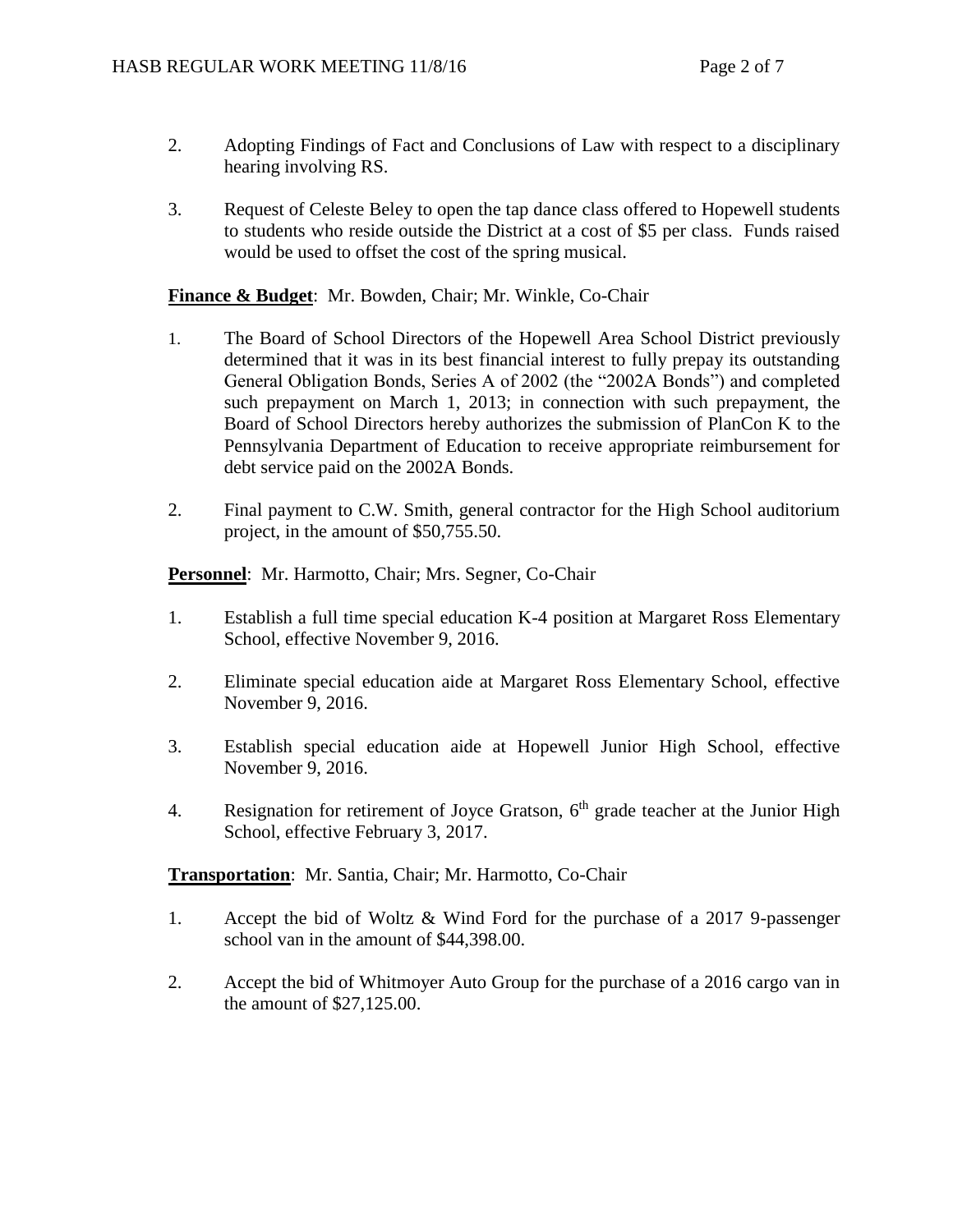At this time Dr. Miller reviewed items that would be voted on at the November 22, 2016 Board meeting.

# **Education/Curriculum/Instruction**

1. Katie Creese, a student at Slippery Rock University, to fulfill a school health clinical experience under the supervision of Leah Meehan and Sarah Ambrose.

## **Athletics**

1. Payment of winter coaches beyond the regular season. (**Attachment**)

## **Buildings and Grounds**

1. Request by the Greek Orthodox Church to utilize Gym A at the Junior High School Friday evenings from November 4, 2016 through April 14, 2017 from 8:30 p.m. until 10:00 p.m.

# **Finance**

- 1. Renewal of the Administrators Travel Accident Insurance coverage, effective for the period beginning December 1, 2016 through November 30, 2017, at an annual premium of \$17 per person.
- 2. Fund balance assignments, restrictions and commitments as of June 30, 2016.

| Nonspendable                       | \$16,224.62    |
|------------------------------------|----------------|
| <b>Restricted for Stadium</b>      | \$19,927.04    |
| <b>Committed for Budget</b>        | \$1,500,000.00 |
| <b>Committed for Health Care</b>   | \$750,000.00   |
| <b>Committed for Future Retire</b> | \$2,000,000.00 |
| Committed for Technology           | \$750,000.00   |
| Unassigned                         | \$2,741,969.00 |

3. Accept approval of Plancon Part J by the Pennsylvania Department of Education for the following projects:

| <b>Project</b><br>No. | <b>Building Name</b>               | <b>Type of Work</b>          | County        | <b>Board</b><br><b>Action</b> |
|-----------------------|------------------------------------|------------------------------|---------------|-------------------------------|
|                       |                                    |                              |               |                               |
| 2395                  | Jr. High School                    | <b>Additions/Alterations</b> | Beaver        | 8/23/11                       |
| 2296                  | Hopewell Elementary                | <b>Additions/Alterations</b> | Beaver        | 8/23/11                       |
| 2490                  | Independence<br>Elementary         | <b>Additions/Alterations</b> | <b>Beaver</b> | 8/23/11                       |
| 2592                  | <b>Margaret Ross</b><br>Elementary | Additions/Alterations        | <b>Beaver</b> | 8/23/11                       |
| 2315                  | Sr. High School                    | <b>Additions/Alterations</b> | Beaver        | 8/23/11                       |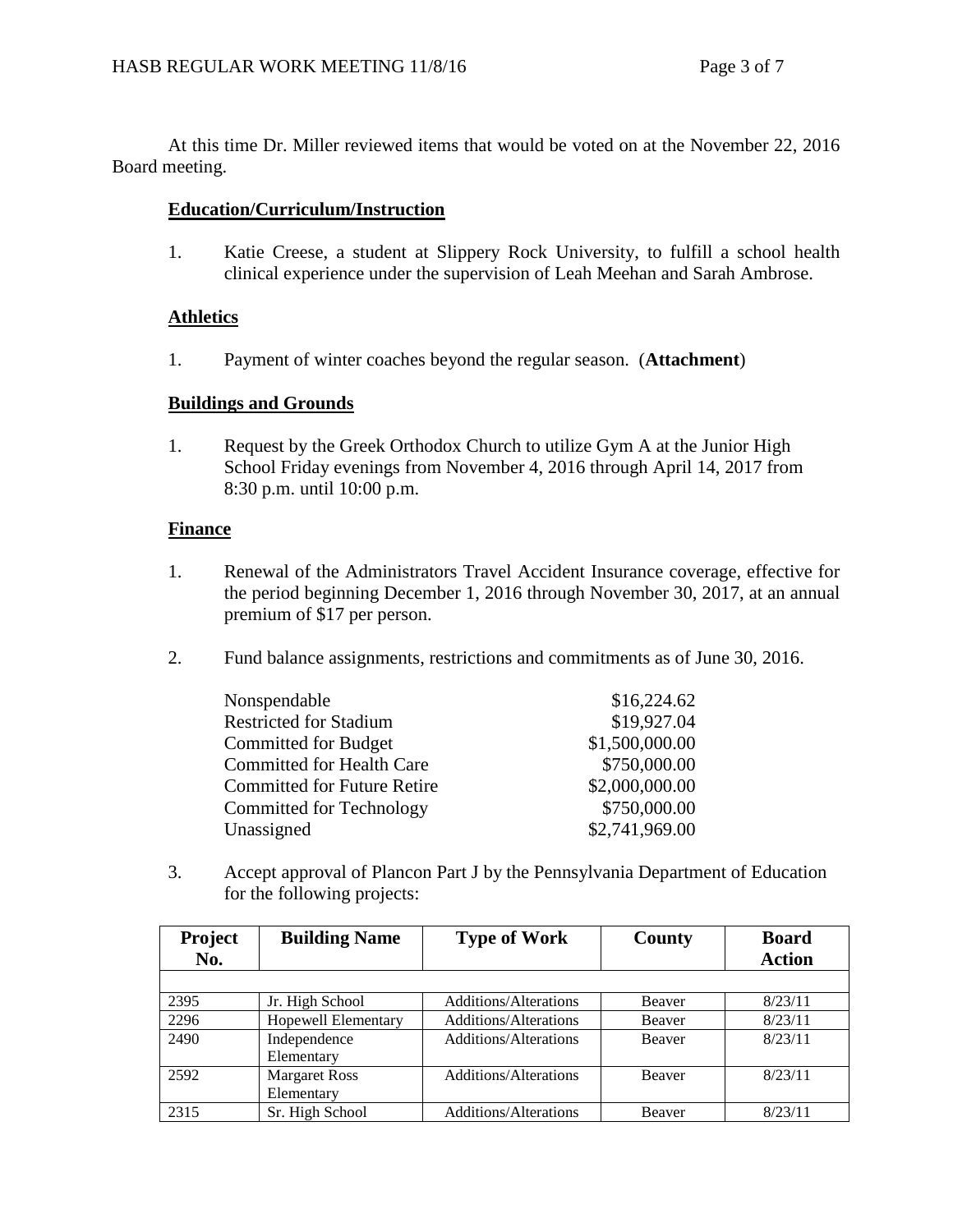4. Accept approval of Plancon Part H: Project Financing – Revision by the Pennsylvania Department of Education for the following project:

| Project<br>No. | <b>Project</b><br><b>Building</b> | <b>Type of Work</b>          | County | <b>Board</b><br><b>Action</b>                  | <b>Reimbursement</b><br><b>Basis</b>      |
|----------------|-----------------------------------|------------------------------|--------|------------------------------------------------|-------------------------------------------|
|                |                                   |                              |        |                                                |                                           |
| 2395           | Jr. High<br>School                | <b>Additions/Alterations</b> | Beaver | <b>GOB</b> Series<br>of $1997 -$<br>11/28/00   | Maximum<br>Reimbursable<br>Formula Amount |
|                |                                   |                              |        | <b>GOB</b> Series<br>A of $2002 -$<br>10/28/14 |                                           |

5. Ratify PlgitPLUS-CD purchase with the following banks at \$248,000 each (total \$1,984,000) with the following terms:

| <b>Name of Bank</b>                       | # of Days | Net Rate % | <b>Maturity</b> |
|-------------------------------------------|-----------|------------|-----------------|
|                                           |           |            |                 |
| Cornerstone Bank, Nebraska, York NE       | 91        | .550%      | 1/30/17         |
| Prudential Savings Bank, Philadelphia, PA | 91        | .450%      | 1/30/17         |
| Quontic Bank, Great Neck, NY              | 123       | .450%      | 3/3/17          |
| Bofi Federal Bank, San Diego, CA          | 123       | .450%      | 3/3/17          |
| Cfg Community Bank, Lutherville, MD       | 150       | .600%      | 3/30/17         |
| Bank Leumi Usa, New York, NY              | 150       | .450%      | 3/30/17         |
| Bank of the Ozarks, Little Rock, AR       | 182       | .720%      | 5/1/17          |
| Landmark Community Bank, Collierville, TN | 182       | .650%      | 5/1/17          |

## **Legislative**:

- 1. Appointment of Lesia Dobo and John Bowden to the PSBA/BVIU Legislative Action Council.
- 2. Appointment of Lesia Dobo and John Bowden to the Beaver Valley Joint School Committee.
- 3. Appointment of Lesia Dobo and John Bowden to the Beaver County CTC Joint School Committee.

## **Personnel**

- 1. Appointment of Dawn Gailey as co-sponsor of Junior High Student Council.
- 2. Resignation of Danica Elder as second grade department chair, effective immediately.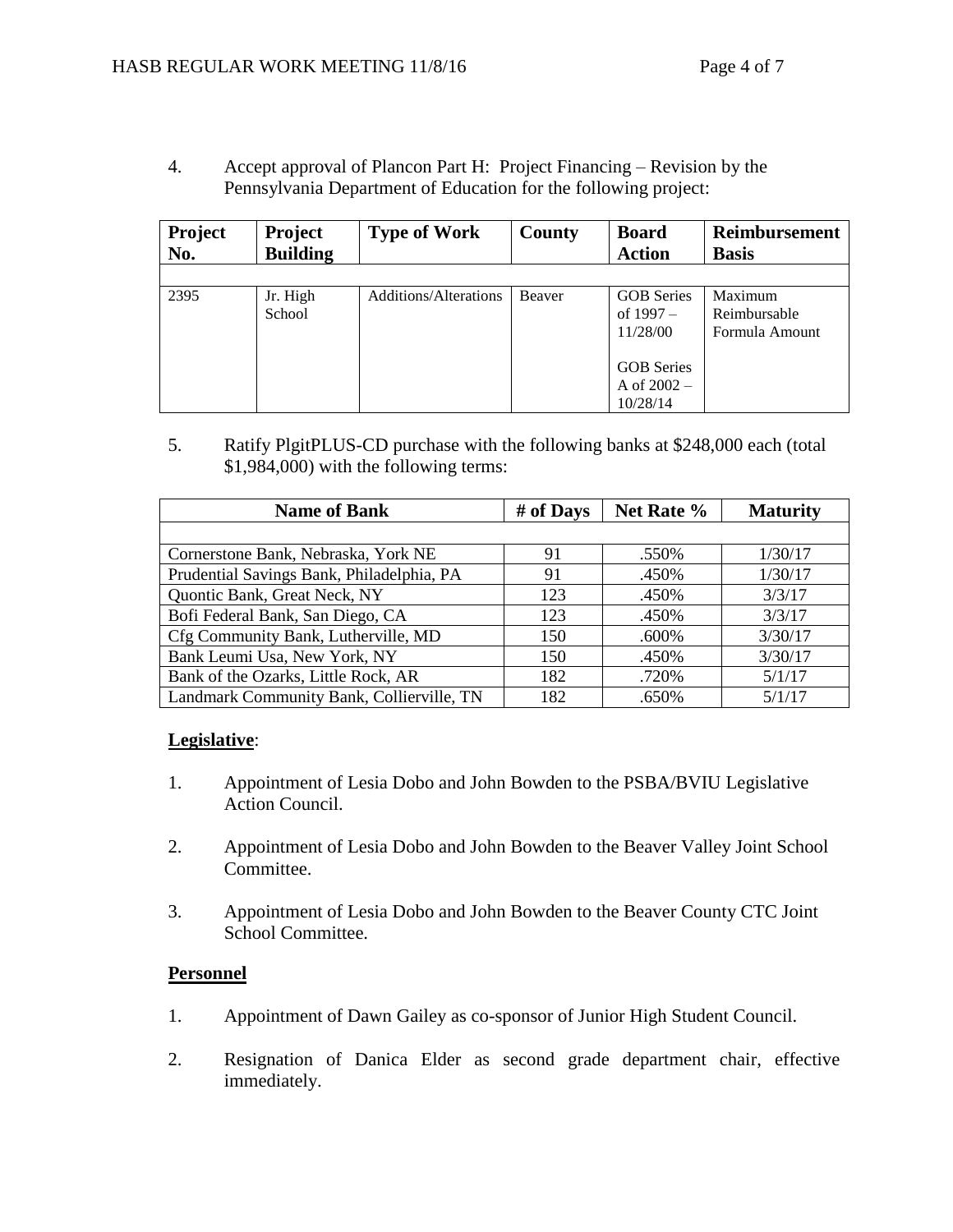- 3. Resignation of Marco Crivelli, volunteer wrestling coach, effective November 1, 2016.
- 4. Resignation of Melinda Suprak,  $3<sup>rd</sup>$  assistant girls basketball coach, effective November 1, 2016. Ms. Suprak would like to remain a volunteer assistant.
- 5. Resignation of Erin Grow, boys tennis head coach, effective November 1, 2016.
- 6. Change of employment status for Sue Hull from substitute transportation aide to permanent transportation aide, effective November 3, 2016.
- 7. Substitute personnel rosters.

### **Visitors**

No visitors wished to address the Board.

At this time, Mr. Bufalini returned to those items that would be voted on this evening.

#### **Education/Curriculum/Instruction by Anna Segner**

#### MOTION #1

By Anna Segner, seconded by Jeff Winkle, to approve the three and one-half (3.5) year agreement with Questeq to provide technology staffing and support in the amounts as follows. MOTION carried unanimously by an affirmative roll call vote of all Directors in attendance.

| 2016-2017 | $$189,688.00 - (12/1/16-6/30/2017)$ |
|-----------|-------------------------------------|
| 2017-2018 | \$321,106.00                        |
| 2018-2019 | \$330,739.00                        |
| 2019-2020 | \$340,661.00                        |

#### MOTION #2

By Anna Segner, seconded by John Bowden, to adopt the Findings of Fact and Conclusions of Law with respect to a disciplinary hearing involving Ryan Speer. MOTION carried unanimously by an affirmative roll call vote of all Directors in attendance.

#### MOTION #3

By Anna Segner, seconded by Dan Santia, to approve the request of Celeste Beley to open the tap dance class offered to Hopewell students to students who reside outside the District at a cost of \$5 per class. Funds raised would be used to offset the cost of the spring musical. MOTION carried unanimously by an affirmative vote of all Directors in attendance.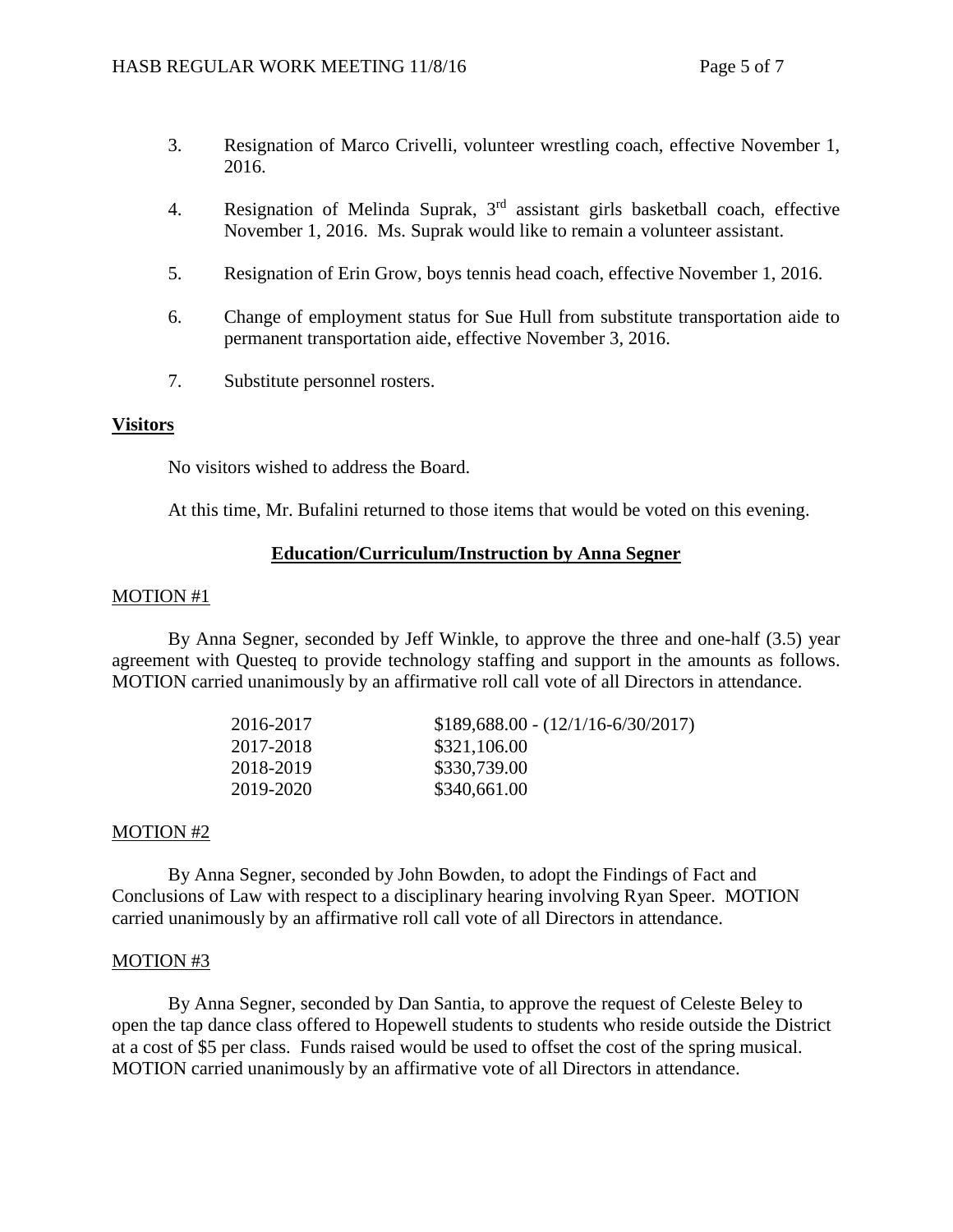# **Finance & Budget by John Bowden, Chair**

#### MOTION #4

By John Bowden, seconded by Jeff Winkle, to approve that the Board of School Directors of the Hopewell Area School District previously determined that it was in its best financial interest to fully prepay its outstanding General Obligation Bonds, Series A of 2002 (the "2002A Bonds") and completed such prepayment on March 1, 2013; in connection with such prepayment, the Board of School Directors hereby authorizes the submission of PlanCon K to the Pennsylvania Department of Education to receive appropriate reimbursement for debt service paid on the 2002A Bonds. MOTION carried unanimously be an affirmative roll call vote of all Directors in attendance.

### MOTION #5

By John Bowden, seconded by Dan Santia to approve the final payment to C.W. Smith, general contractor for the High School auditorium project, in the amount of \$50,755.50. MOTION carried unanimously by an affirmative roll call vote of all Directors in attendance.

### **Personnel by Rob Harmotto, Chair**

#### MOTION #6

By Rob Harmotto, seconded by Anna Segner, to approve the establishment of a full time special education K-4 position at Margaret Ross Elementary School, effective November 9, 2016. MOTION carried unanimously by an affirmative vote of all Directors in attendance.

#### APPROVAL OF GROUPED ITEMS

#### MOTION #7

By Rob Harmotto, seconded by Jeff Winkle, to approve items (1) and (2) as presented in accordance with School Board's agreement for grouping items in a single motion. MOTION carried unanimously by an affirmative vote of all Directors in attendance.

- 1. Eliminate special education aide at Margaret Ross Elementary School, effective November 9, 2016.
- 2. Establish special education aide at Hopewell Junior High School, effective November 9, 2016.

#### MOTION #8

By Rob Harmotto, seconded by Anna Segner, to accept the resignation for retirement of Joyce Gratson, 6<sup>th</sup> grade teacher at the Junior High School, effective February 3, 2017. MOTION carried unanimously by an affirmative vote of all Directors in attendance.